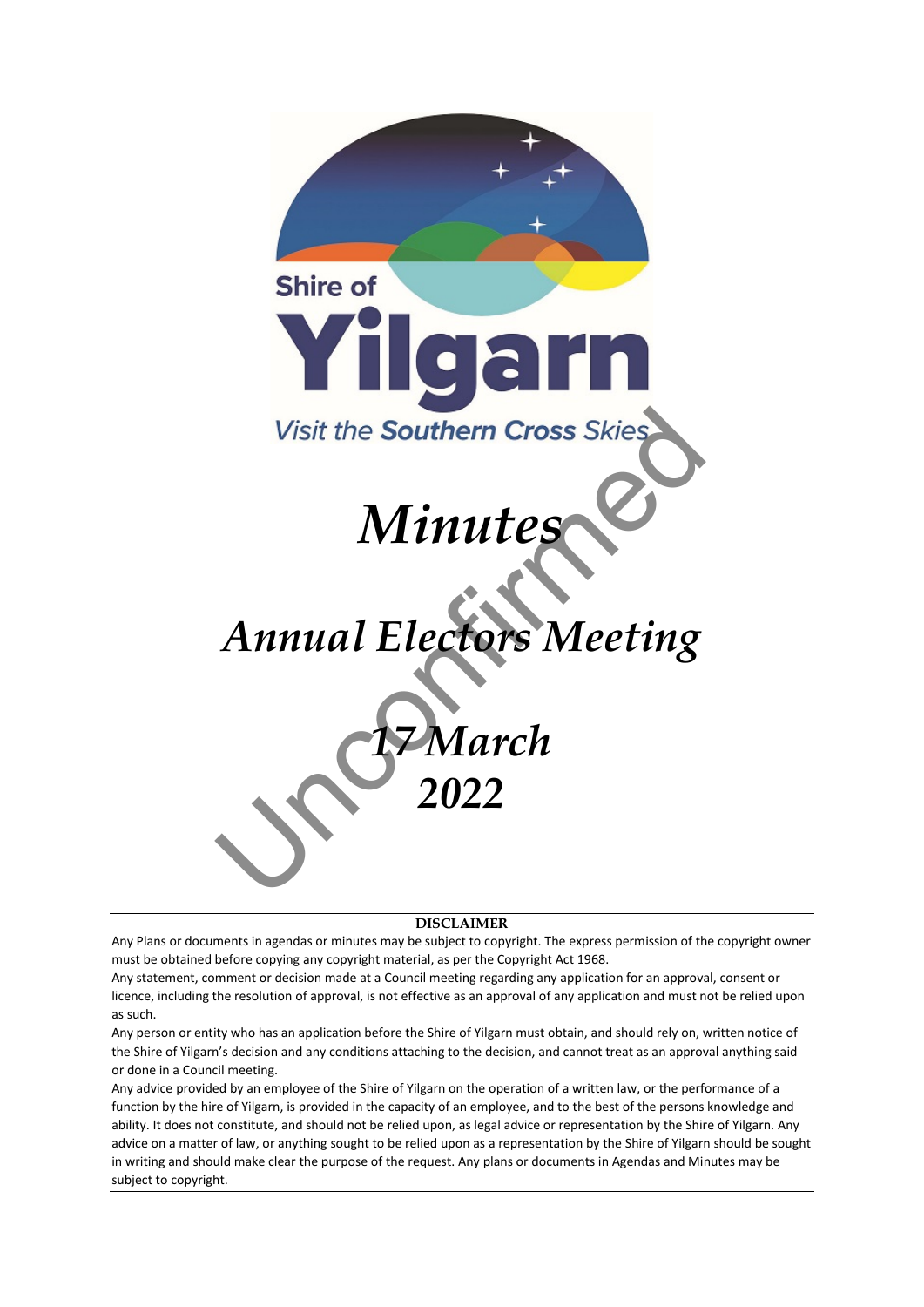

#### The Presiding Member declared the meeting open at 6pm

# **1 ATTENDANCE AND APOLOGIES**

| Presiding Member                                                                                                               | Cr W Della Bosca                                                                     | President                                    |
|--------------------------------------------------------------------------------------------------------------------------------|--------------------------------------------------------------------------------------|----------------------------------------------|
| Members                                                                                                                        | Cr B Close<br>Cr J Cobden<br>Cr L Granich<br>Cr G Guerini<br>Cr P Nolan<br>Cr L Rose | Deputy President                             |
| Council Officers                                                                                                               | N Warren                                                                             | Chief Executive Officer                      |
|                                                                                                                                | C Watson                                                                             | <b>Executive Manager Corporate Services</b>  |
|                                                                                                                                | G Brigg                                                                              | <b>Executive Manager Infrastructure</b>      |
|                                                                                                                                | S Chambers                                                                           | <b>Executive Manager Regulatory Services</b> |
|                                                                                                                                | L Della Bosca                                                                        | Minute Taker                                 |
| Apologies:                                                                                                                     | <b>Ben Forbes</b>                                                                    | <b>Finance Manager</b>                       |
| Observers:                                                                                                                     | Mrs. Kaye Crafter and Ms. Onida Truran                                               |                                              |
| Leave of Absence:                                                                                                              | <b>Nil</b>                                                                           |                                              |
| <b>CONFIRMATION OF PREVIOUS MINUTES</b><br>$\overline{2}$                                                                      |                                                                                      |                                              |
| <b>Annual Electors Meeting, 9 February 2021</b>                                                                                |                                                                                      |                                              |
| AE1/2022                                                                                                                       |                                                                                      |                                              |
| <b>Moved Cr Nolan/Seconded Cr Cobden</b>                                                                                       |                                                                                      |                                              |
| That the minutes from the Annual Electors Meeting held on the 9 February 2021 be<br>confirmed as a true record of proceedings. |                                                                                      |                                              |

# **CARRIED (7/0)**

# **3 ADOPTION OF THE ANNUAL REPORT AND FINANCIAL STATEMENTS FOR THE 202/2021 FINANCIAL YEAR**

AE2/2022

Moved Cr Nolan/Seconded Cr Close

*That the Shire of Yilgarn Annual Report and Financial Statements for the 2020/2021 Financial year be received and adopted.* 

**CARRIED (7/0)**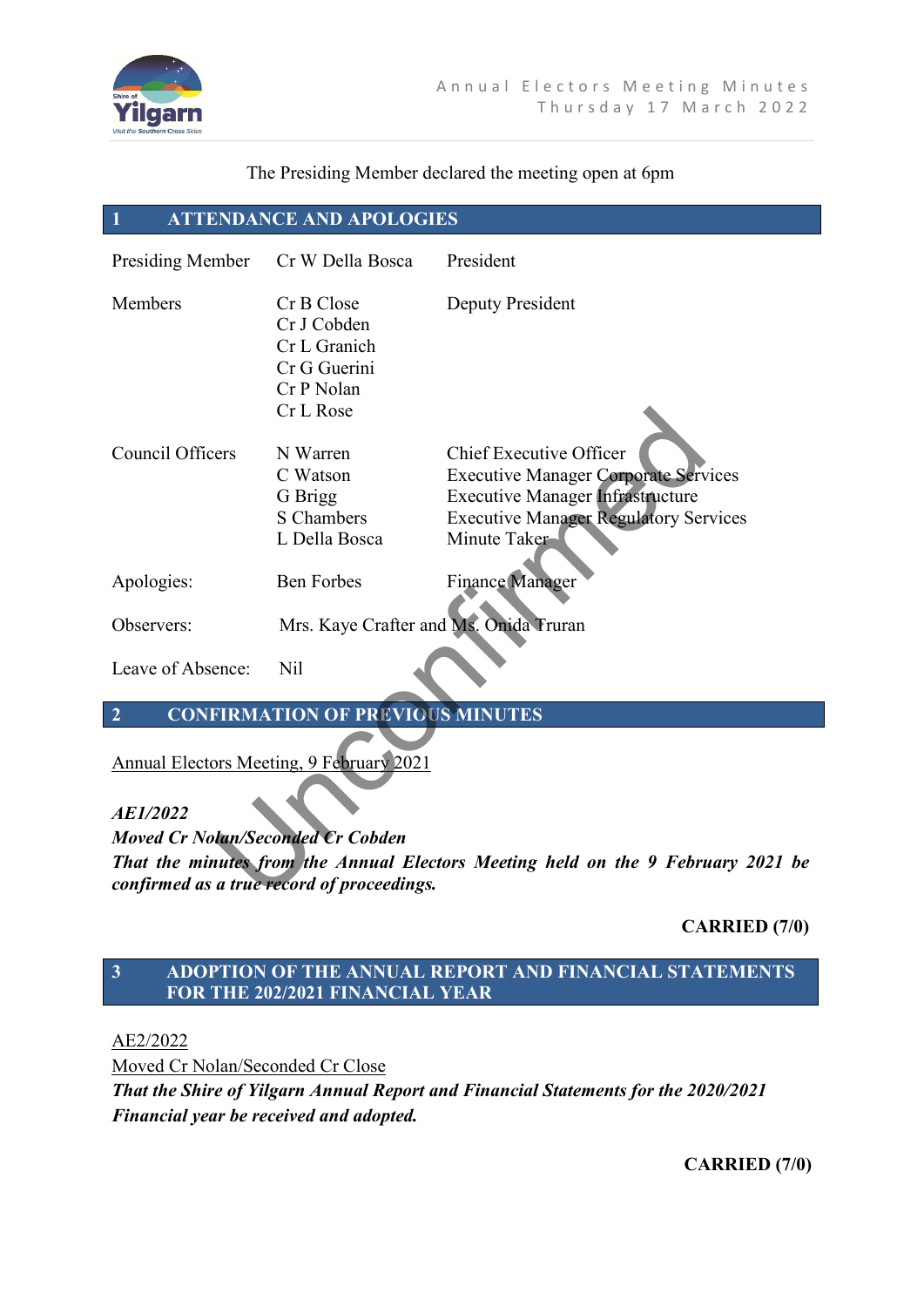

## **4 ADOPTION OF THE 2020/2021 AUDITORS REPORT**

#### *AE3/2022*

*Moved Cr Cobden/Seconded Cr Rose That the Auditors Report for the 2020/2021 financial year be received and adopted.* 

 **Carried (7/0)**

## **5 ADOPTION OF THE SHIRE PRESIDENTS REPORT**

## *AE4/2022*

*Moved Cr Rose/Seconded Cr Guerini That the Shire Presidents Report for the 2020/2021 financial year be received and adopted.* 

**CARRIED (7/0)**

**6 ADOPTION OF THE CHIEF EXECUTIVE OFFICERS REPORT**

#### *AE5/2022*

*Moved Cr Cobden/Seconded Cr Guerini That the Chief Executive Officers Report for the 2020/2021 financial year be received and adopted.*  Se/Seconded Cr Guerini<br>
e Presidents Report for the 2020/2021 financial year be received<br>
CA<br>
PTION OF THE CHIEF EXECUTIVE OFFICERS REPORT<br>
bden/Seconded Cr Guerini<br>
of Executive Officers Report for the 2020/2021 financial

**CARRIED (7/0)**

# **7 GENERAL BUSINESS OR OTHER BUSINESS AT THE DISCRETION OF THE SHIRE PRESIDENT OR AS APPROVED BY THE ELECTORS PRESENT**

Prior to the Annual Electors meeting Ms. Onida Truran submitted questions to which the CEO provided answers, as below,

#### *Question 1 What is the plan for the Tourism reserve of \$252 883.00.*

*Answer At the ordinary Council meeting held on the 20 May 2021, Council adopted the Shire of Yilgarn Tourism Marketing Strategy and Activation Plan (resolution 84/2021).* 

> *The Plan, produced by Market Creations, utilised desktop research on tourism industry related materials, a short interview style survey conducted on a cross*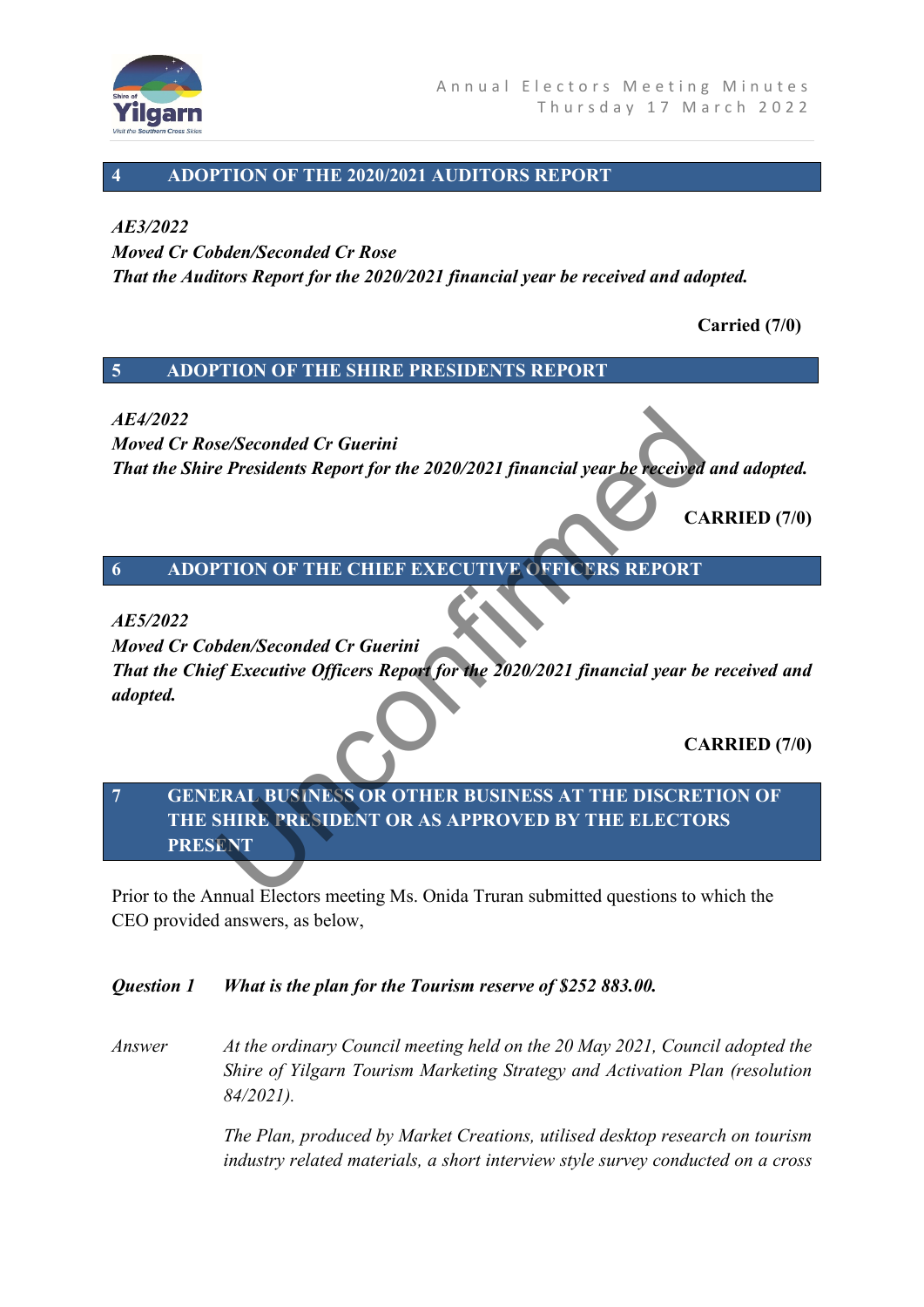

*section of engaged residents and community representatives and a community workshop. A "Strength, Weakness, Opportunities and Threats" analysis was also conducted in relation to the Shire's current tourism offering.* 

*The Plan identified three phases of activations as follows:* 

- *Brand Development and Awareness;*
- *Tourism infrastructure improvement and measuring awareness; and*
- *Event development and growing awareness and interest.*

*Phase one is progressing, with the rebranding of the Shire logo, establishment of a dedicated tourism website, a dedicated Shire and tourism social profile already achieved.* 

*Phase two seeks to implement tourism infrastructure, with the Plan stating "Implementation and promotion of planned infrastructure improvements should occur in this phase.".* 

*The Tourism Advisory Committee is in the planning and design process for a number of tourism related infrastructure projects. Funds held in the Tourism Reserve will be utilised for the implementation of these projects, once recommended by the Committee and endorsed by Council.*  of a dedicated tourism website, a dedicated Shire and tourism<br>already achieved.<br>
Phase two seeks to implement tourism infrastructure<br>
"Implementation and promotion of planned infrastructure<br>
should occur in this phase.".<br>

## *Question 2 Is there a schedule for the upgrading of Sandlewood lodge? If so, can you please advise what it is? If not why not?*

*Answer Since the 2015/2016 budget, the Sandlewood Lodge has been allocated capital funds to upgrade 2 units per year.* 

> *This ceased in the current financial year, due to limited staffing hours available. Currently the Executive Manager Infrastructure and Asset Management Officer are undertaking a full review of all Shire assets, including buildings, and this*  will form the basis of an asset management strategy, for Council to consider *with a full understanding of associated costs and liabilities.*

> *A decision of future upgrades will be determined by Council, pending this review.*

## *Question 3 Can the shire invest in a Christmas tree & or trees (Emu park, Constellation Park & Rotary Park) to inject some Christmas spirit into the town ?*

*Answer The Executive Manager Infrastructure is currently obtaining costs associated with a Christmas Tree structure/s, which will be included in the 2022/2023 draft budget for Council's consideration.*